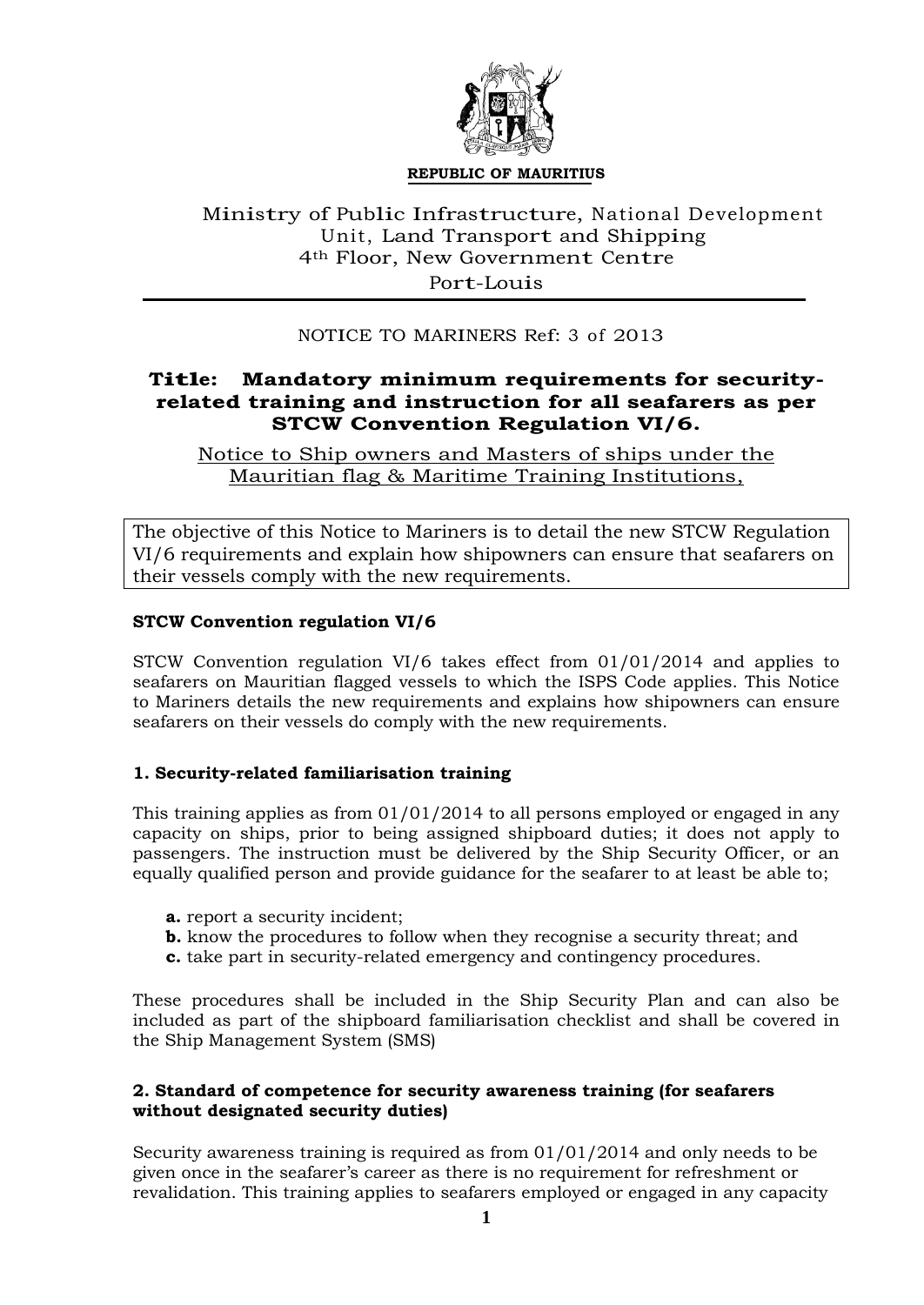on the business of a ship as part of the ship's complement without designated security duties. This Ministry considers this to apply as a minimum to all members of the deck, engine-room and catering departments on the vessel. These seafarers shall receive the training as set out in **Annex 1** before being assigned to any shipboard duties.

On completion of this training the seafarer shall be able to –

- **a.** contribute to the enhancement of maritime security through heightened awareness;
- **b.** recognise security threats; and
- **c.** understand the need for and methods of maintaining security awareness and vigilance.

There is a transitional provision for this requirement for existing seafarers (**see section 4**).

#### **3. Standard of competence for seafarers with designated security duties**

Security training for seafarers with designated security duties is required as from 01/01/2014 and only needs to be given once in the seafarer's career as there is no requirement for refreshment or revalidation.

This applies to every seafarer who is designated to perform security duties as stated in the Ship Security Plan and also includes anti-piracy and anti-armed robbery related activities. On completion of the training the seafarer shall have sufficient knowledge to perform on board designated security duties, including anti-piracy and anti-armed robbery related activities.

These seafarers shall be required to demonstrate competence to undertake the tasks, duties and responsibilities listed in column 1 of table A-VI/6-2 of the STCW Code (stated in **Annex II**) which includes –

- **a.** maintaining the conditions set out in a Ship Security Plan;
- **b.** recognising security risks and threats;
- **c**. undertaking regular security inspections; and
- **d.** properly using security equipment and systems.

There is a transitional provision for this requirement for existing seafarers (see Section 4).

#### **4. Transitional provisions**

There are transitional provisions for:

**(i)** Security awareness training for seafarers who commenced sea service before 01/01/2012.

Seafarers falling into the above mentioned category are not required to undertake further training provided that they can demonstrate they meet the new requirements by:

**a.** having approved seagoing service as shipboard personnel for a period of at least six months in total during the preceding three years. This can be verified by checking the seafarer's discharge book or the record of employment issued by their employer. The seafarer's employer shall issue the appropriate document to the seafarers confirming that the necessary sea time to fulfill this requirement has been met.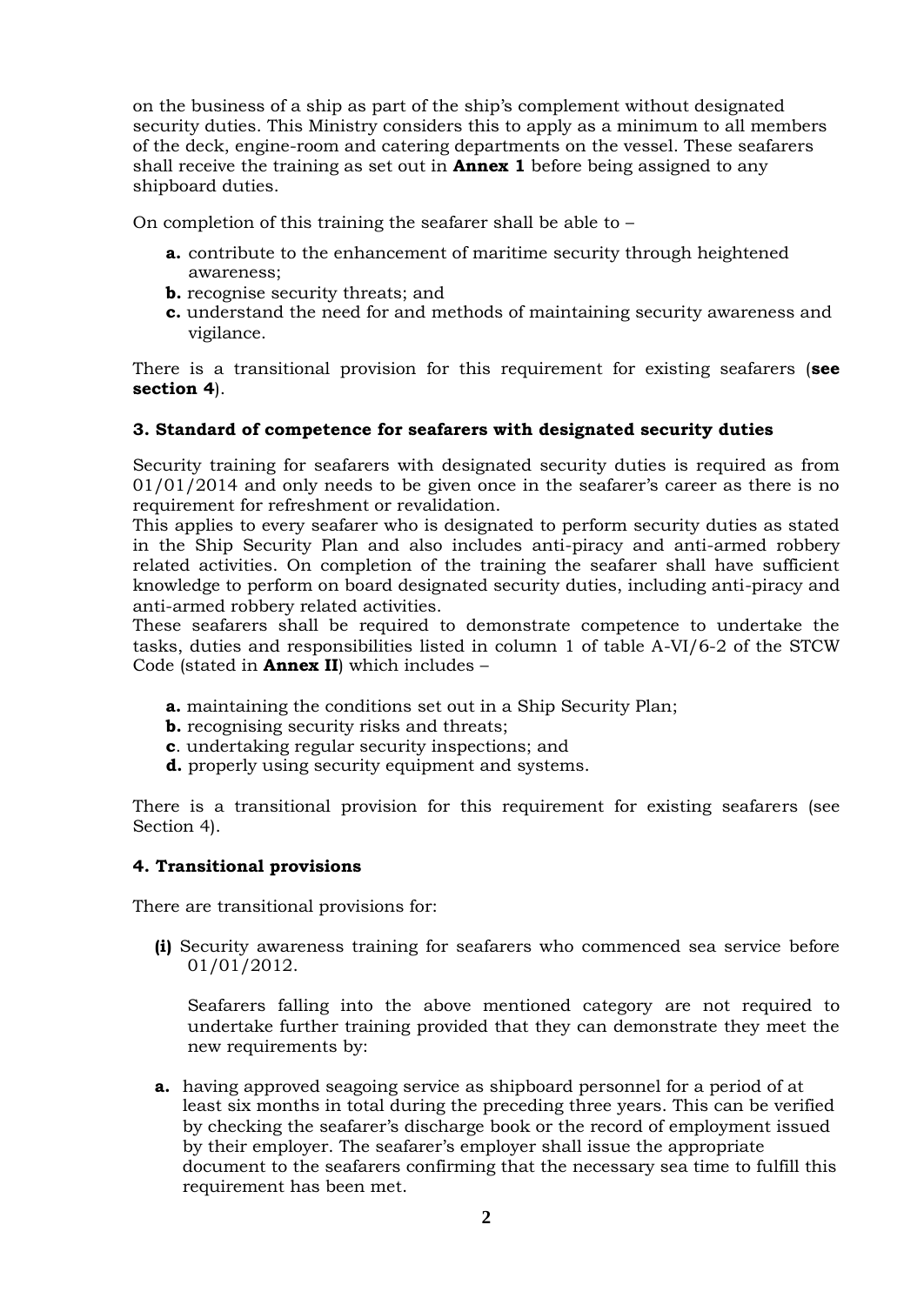The Seafarer's employer shall also submit this document to this Ministry who will then issue a "Certificate of Proficiency" on security awareness training.

**(ii)** Standard of competence for seafarers with designated security duties for seafarers with designated security duties who commenced sea service before 01/01/2012.

Seafarers falling under this category are not required to undertake further training provided that they can demonstrate they meet the new requirements by:

**a.** having performed security functions after 01/07/04 considered to be equivalent to the seagoing service required by (a) above;

The seafarer's employer shall issue the appropriate document to the seafarers confirming that the necessary security functions have been fulfilled and that this requirement has been met.

The Seafarer's employer shall also submit this document to this Ministry who will then issue "Certificate of Proficiency" on security training for Seafarers with designated security duties

## **All applications for the issue of COP's at (i) and (ii) above shall be submitted to the Director of Shipping.**

## **The Transitional provisions will end on the 31 December 2014.**

### **5. Recognising certificates issued by other Administrations**

For this purpose, please refer to this Ministry's Notice to Mariners Ref: 2 of 2013 on Certificate of Proficiency for Ship Security Officers.

### **6. Training Centers**

This section explains the requirements for training centers for training seafarers in security awareness training and/or training in designated security duties.

- **1.** A training center shall be a shore based establishment.
- **2.** The following type of training is allowed: classroom instruction, distance learning, computer-based training or a combination of these methods.
- **3.** This Ministry will inspect local training centers to ensure they meet the requirements for STCW Regulation VI/6.
- **4.** On the other hand, certificates issued by training centers located abroad would be approved if the Administration which has issued the certificate is on IMO white list.
- **5.** On successfully completing the training the training center shall issue a Certificate of Proficiency to the seafarer.

# **Director of Shipping Ministry of Public Infrastructure, National Development Unit, Land Transport and Shipping 4th Floor, New Government Centre Port-Louis Republic of Mauritius 17 October 2013**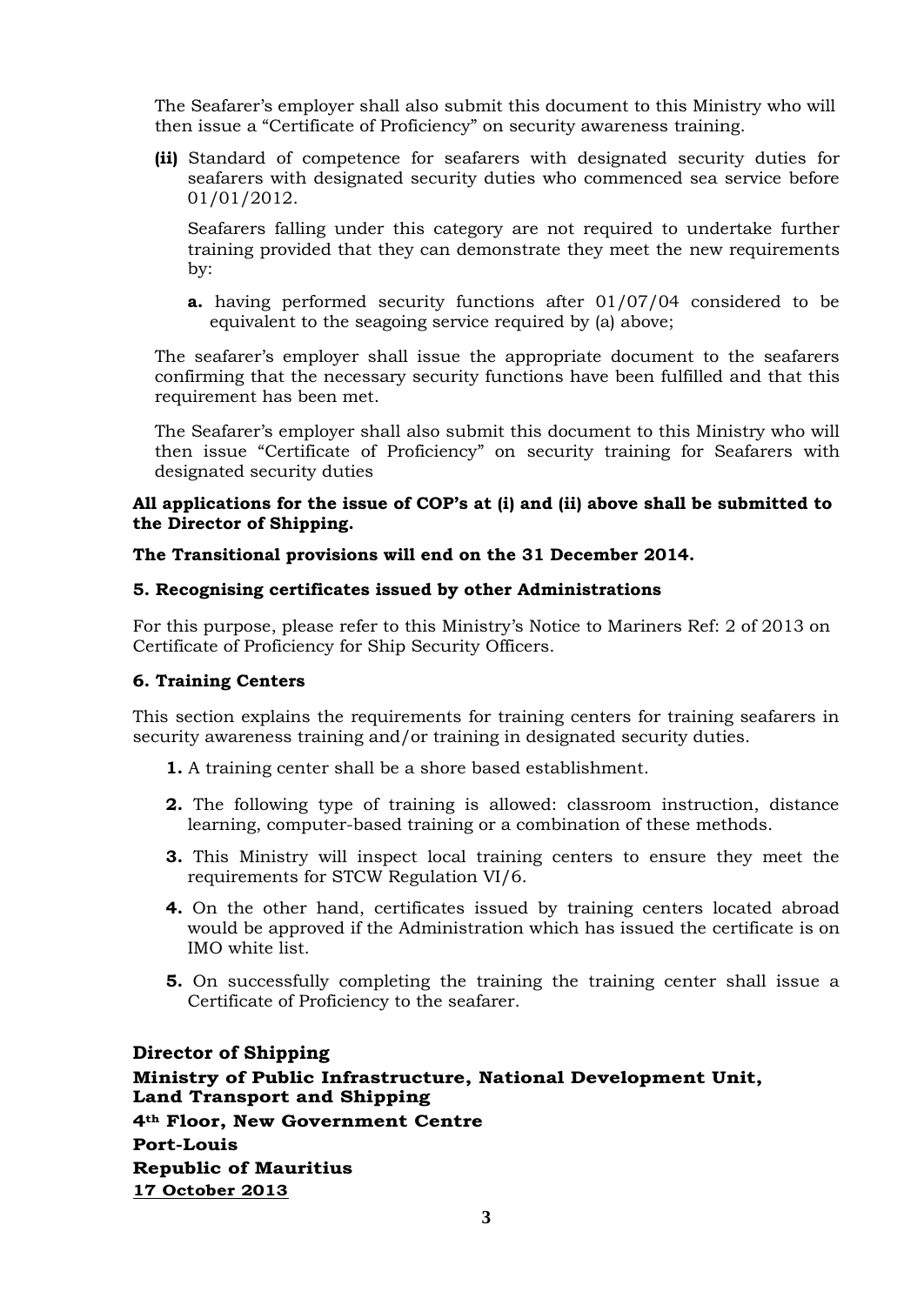# **Annex 1**

## **Table A-VI/6-1: Specification of minimum standard of competence in security awareness**

Seafarers shall be required to provide evidence of having achieved the required standard of competence to undertake the tasks, duties and responsibilities listed in column 1:

- $\Box$  by demonstration of competence, in accordance with the methods and the criteria for evaluating competence tabulated in columns 3 and 4; and
- $\Box$  by examination or continuous assessment as part of an approved training programme in the subjects listed in column 2.

| Column 1             | Column 2                                                  | Column <sub>3</sub>        | Column 4                                      |
|----------------------|-----------------------------------------------------------|----------------------------|-----------------------------------------------|
| Competence           | Knowledge, understanding                                  | <b>Methods</b> for         | Criteria for                                  |
|                      | and proficiency                                           | demonstrating              | evaluating                                    |
|                      |                                                           | competence                 | competence                                    |
| Contribute to<br>the | Basic working knowledge of<br>maritime security terms and | Assessment of<br>evidence  | Requirements relating<br>to enhanced maritime |
| enhancement of       | definitions, including                                    | obtained from              | security are correctly                        |
| maritime             | elements that may relate to                               | approved                   | identified.                                   |
| security<br>through  | piracy and armed robbery.                                 | instruction or<br>during   |                                               |
| heightened           | Basic knowledge of                                        | attendance at              |                                               |
| awareness.           | international maritime                                    | an approved                |                                               |
|                      | security policy and                                       | course.                    |                                               |
|                      | responsibilities of                                       |                            |                                               |
|                      | Governments, companies                                    |                            |                                               |
|                      | and persons.                                              |                            |                                               |
|                      | Basic knowledge of maritime                               |                            |                                               |
|                      | security levels and their                                 |                            |                                               |
|                      | impact on security measures                               |                            |                                               |
|                      | and procedures aboard ship                                |                            |                                               |
|                      | and in port facilities.                                   |                            |                                               |
|                      | Basic knowledge of security                               |                            |                                               |
|                      | reporting procedures.                                     |                            |                                               |
|                      | Basic knowledge of security-                              |                            |                                               |
|                      | related contingency plans.                                |                            |                                               |
| Recognition of       | Basic knowledge of                                        | Assessment of              | Maritime security                             |
| security             | techniques used to                                        | evidence                   | threats are correctly                         |
| threats.             | circumvent security                                       | obtained from              | identified.                                   |
|                      | measures.                                                 | approved<br>instruction or |                                               |
|                      | Basic knowledge enabling                                  | during                     |                                               |
|                      | recognition of potential                                  | attendance at              |                                               |
|                      | security threats, including                               | an approved                |                                               |
|                      | elements that may relate to                               | course.                    |                                               |
|                      | piracy and armed robbery.                                 |                            |                                               |
|                      | Basic knowledge enabling                                  |                            |                                               |
|                      | recognition of weapons,                                   |                            |                                               |
|                      | dangerous substances and                                  |                            |                                               |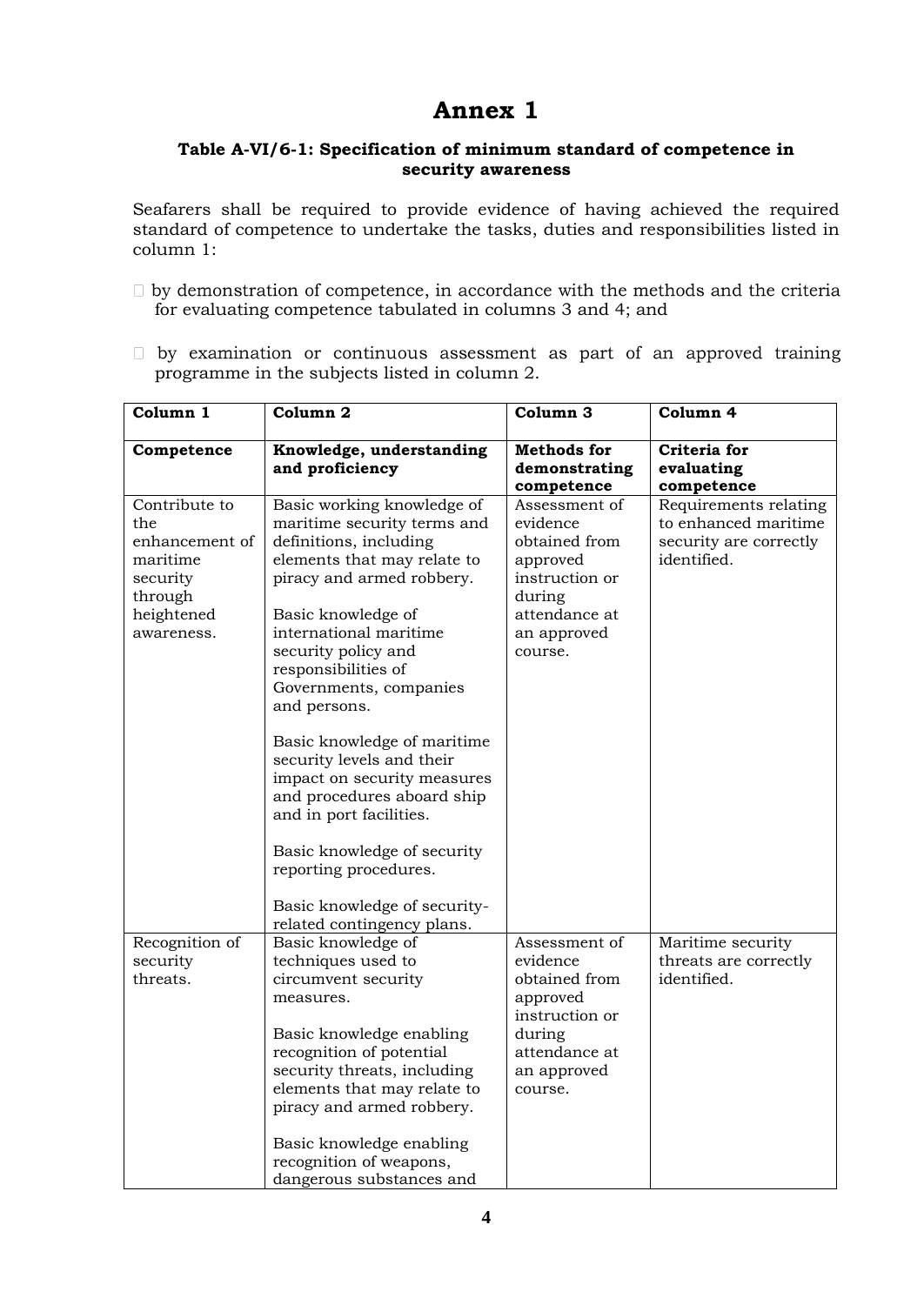|                                                                                                              | devices and awareness of the<br>damage they can cause.<br>Basic knowledge in handling<br>security-related information<br>and security-related<br>communications.                                     |                                                                                                                               |                                                                                        |
|--------------------------------------------------------------------------------------------------------------|------------------------------------------------------------------------------------------------------------------------------------------------------------------------------------------------------|-------------------------------------------------------------------------------------------------------------------------------|----------------------------------------------------------------------------------------|
| Understanding<br>of the need for<br>and methods of<br>maintaining<br>security<br>awareness and<br>vigilance. | Basic knowledge of training,<br>drill and exercise<br>requirements under relevant<br>conventions, codes and IMO<br>circulars, including those<br>relevant for anti-piracy and<br>anti-armed robbery. | Assessment of<br>evidence<br>obtained from<br>approved<br>instruction or<br>during<br>attendance at<br>an approved<br>course. | Requirements relating<br>to enhanced maritime<br>security are correctly<br>identified. |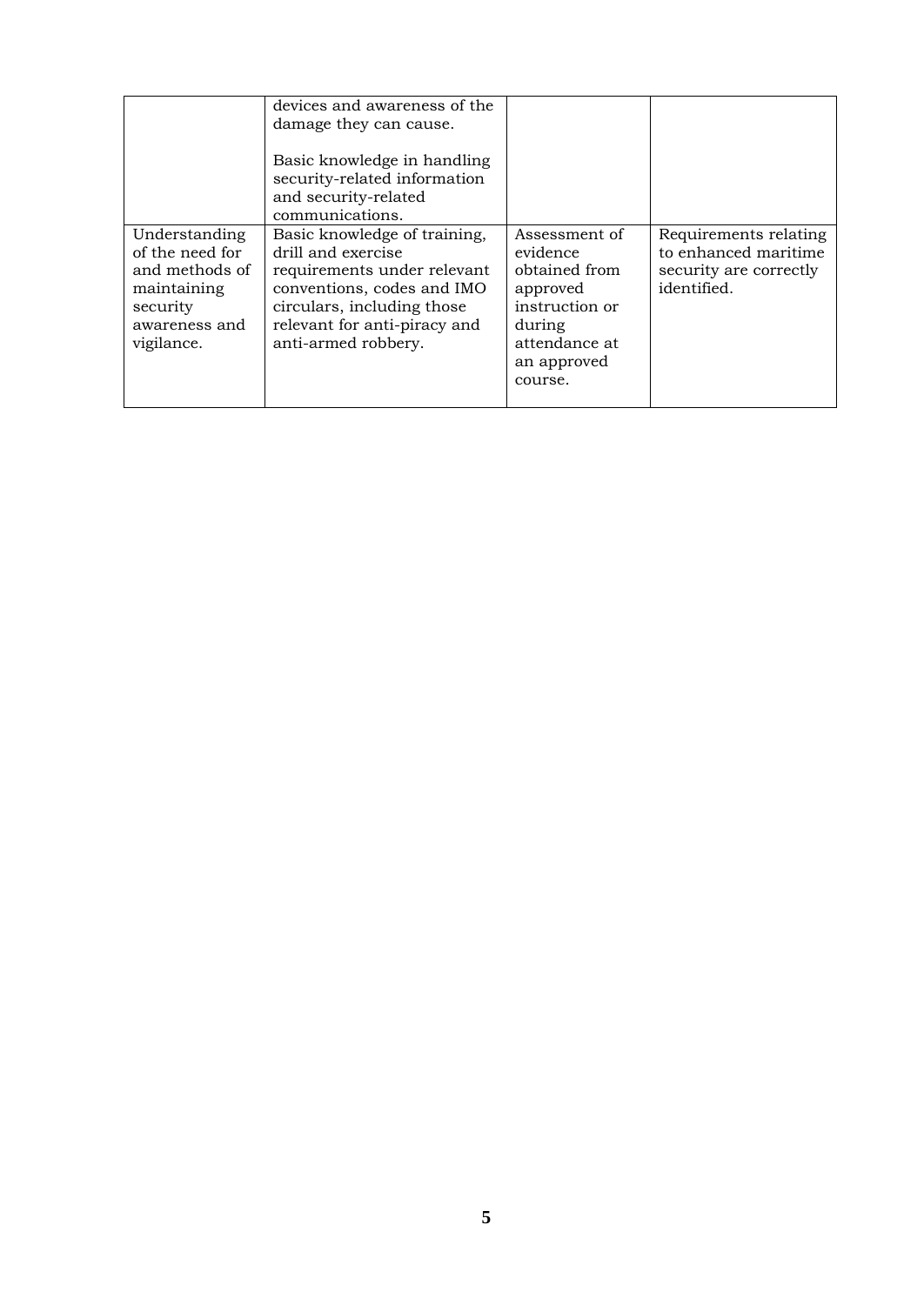# **Annex 2**

#### **Table A-VI/6-2: Specification of minimum standard of competence for seafarers with designated security duties**

Every candidate for certification shall be required to provide evidence of having achieved the required standard of competence through:

- $\Box$  demonstration of competence to undertake the tasks, duties and responsibilities listed in Column 1, in accordance with the methods for demonstrating competence and the criteria for evaluating competence tabulated in Columns 3 and 4; and
- $\Box$  examination or continuous assessment as part of an approved training programme covering the material set out in column 2.

| Column 1                                                          | Column <sub>2</sub>                                                                                                                                                                                                                                                                                                                                                                                                                                                                                                                                                                                                                                                                                                                                                                                                                                                                                                                                                                                                                                                                 | Column 3                                                                                                                      | Column 4                                                                                                                                                                                                                                                                                                           |
|-------------------------------------------------------------------|-------------------------------------------------------------------------------------------------------------------------------------------------------------------------------------------------------------------------------------------------------------------------------------------------------------------------------------------------------------------------------------------------------------------------------------------------------------------------------------------------------------------------------------------------------------------------------------------------------------------------------------------------------------------------------------------------------------------------------------------------------------------------------------------------------------------------------------------------------------------------------------------------------------------------------------------------------------------------------------------------------------------------------------------------------------------------------------|-------------------------------------------------------------------------------------------------------------------------------|--------------------------------------------------------------------------------------------------------------------------------------------------------------------------------------------------------------------------------------------------------------------------------------------------------------------|
| Competence                                                        | Knowledge, understanding and<br>proficiency                                                                                                                                                                                                                                                                                                                                                                                                                                                                                                                                                                                                                                                                                                                                                                                                                                                                                                                                                                                                                                         | <b>Methods</b> for<br>demonstrating<br>competence                                                                             | Criteria for<br>evaluating<br>competence                                                                                                                                                                                                                                                                           |
| Maintain the<br>conditions set<br>out in a Ship<br>Security Plan. | Working knowledge of maritime<br>security terms and definitions,<br>including elements that<br>may<br>relate to piracy and armed<br>robbery.<br>of<br>Knowledge<br>international<br>maritime security policy and<br>responsibilities of Governments,<br>companies<br>and<br>persons,<br>including working knowledge of<br>elements that may related to<br>piracy and armed robbery.<br>Knowledge of maritime security<br>levels and their impact<br>on<br>security<br>and<br>measures<br>procedures aboard ship and in<br>the port facilities.<br>Knowledge of security reporting<br>procedures.<br>Knowledge of procedures and<br>requirements<br>for drills<br>and<br>exercises<br>under<br>relevant<br>conventions, codes<br>and IMO<br>including<br>circulars,<br>working<br>knowledge of those that may<br>related to piracy and armed<br>robbery.<br>Knowledge of the procedures for<br>conduction<br>inspections<br>and<br>surveys and for the control and<br>monitoring of security activities<br>specified in a Ship Security Plan.<br>Knowledge<br>of<br>security-related | Assessment of<br>evidence<br>obtained from<br>approved<br>instruction or<br>during<br>attendance at<br>an approved<br>course. | Procedures and<br>actions are in<br>accordance with the<br>principles established<br>by the ISPS Code and<br>SOLAS 1974, as<br>amended.<br>Legislative<br>requirements relating<br>to security are<br>correctly identified.<br>Communications<br>within the area of<br>responsibility are<br>clear and understood. |
|                                                                   | contingency plans<br>the<br>and                                                                                                                                                                                                                                                                                                                                                                                                                                                                                                                                                                                                                                                                                                                                                                                                                                                                                                                                                                                                                                                     |                                                                                                                               |                                                                                                                                                                                                                                                                                                                    |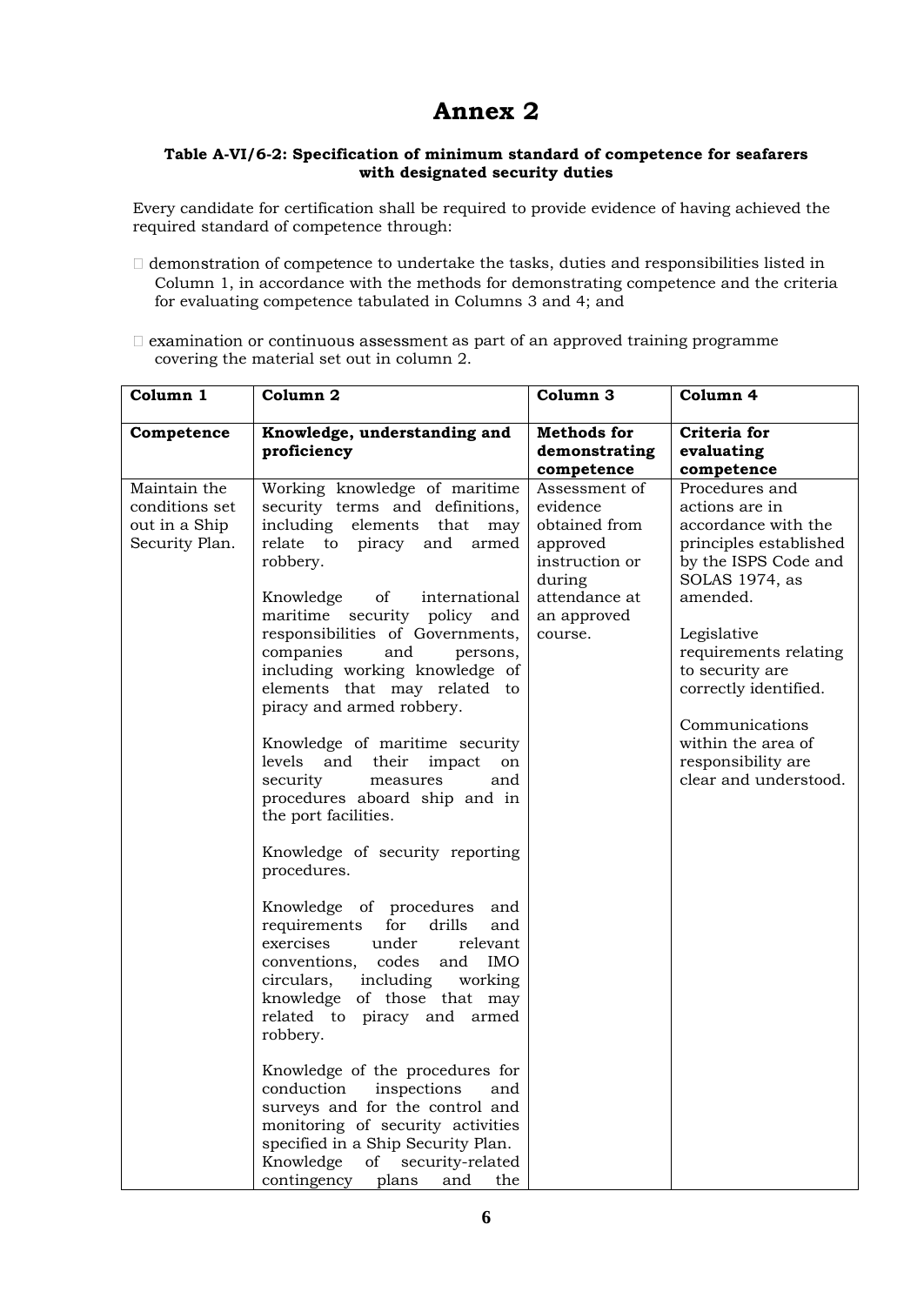| Maintain the<br>conditions set<br>forth in a Ship<br>Security Plan. | procedures for responding<br>to<br>security threats or breaches of<br>security, including provisions for<br>maintaining critical operations of<br>ship/port<br>the<br>interface,<br>and<br>including also working knowledge<br>of those that may be related to<br>piracy and armed robbery.                                                                                                                                                                                                                                                                                                                                                                                  | Assessment of<br>evidence<br>obtained from<br>approved<br>instruction or<br>during<br>attendance at<br>an approved<br>course. | Procedures and<br>actions are in<br>accordance with the<br>principles established<br>by the ISPS Code and<br>SOLAS 1974, as<br>amended.<br>Legislative<br>requirements relating<br>to security are<br>correctly identified.<br>Communications<br>within the area of<br>responsibility are<br>clear and understood. |
|---------------------------------------------------------------------|------------------------------------------------------------------------------------------------------------------------------------------------------------------------------------------------------------------------------------------------------------------------------------------------------------------------------------------------------------------------------------------------------------------------------------------------------------------------------------------------------------------------------------------------------------------------------------------------------------------------------------------------------------------------------|-------------------------------------------------------------------------------------------------------------------------------|--------------------------------------------------------------------------------------------------------------------------------------------------------------------------------------------------------------------------------------------------------------------------------------------------------------------|
| Recognition of                                                      | Knowledge of security                                                                                                                                                                                                                                                                                                                                                                                                                                                                                                                                                                                                                                                        | Assessment of                                                                                                                 | Procedures and                                                                                                                                                                                                                                                                                                     |
| security risks<br>and threats.                                      | documentation, including the<br>Declaration of Security.<br>Knowledge of techniques used to<br>circumvent security measures,<br>including those used by pirates<br>and armed robbers.<br>Knowledge enabling recognition<br>of potential security threats.<br>Knowledge enabling recognition<br>of weapons, dangerous<br>substances and devices and<br>awareness of the damage they<br>can cause.<br>Knowledge of crowd management<br>and control techniques, where<br>appropriate.<br>Knowledge in handling security-<br>related information and security-<br>related communications.<br>Knowledge of the methods for<br>physical searches and<br>non-intrusive inspections. | evidence<br>obtained from<br>approved<br>instruction or<br>during<br>attendance at<br>an approved<br>course.                  | actions are<br>in accordance with<br>the principles<br>established by the<br>ISPS Code and the<br>SOLAS, 1974, as<br>amended.                                                                                                                                                                                      |
| Undertake<br>regular<br>security<br>inspections of<br>the ship.     | Knowledge of the techniques for<br>monitoring restricted areas.                                                                                                                                                                                                                                                                                                                                                                                                                                                                                                                                                                                                              | Assessment of<br>evidence                                                                                                     | Procedures and<br>actions are<br>in accordance with<br>the principles<br>established by<br>the ISPS Code and<br>the SOLAS<br>Convention,<br>as amended.                                                                                                                                                            |
|                                                                     | Knowledge of controlling access<br>to the ship and to restricted areas<br>on board ship.                                                                                                                                                                                                                                                                                                                                                                                                                                                                                                                                                                                     | obtained from<br>approved<br>instruction or<br>during<br>attendance at<br>an approved<br>course.                              |                                                                                                                                                                                                                                                                                                                    |
|                                                                     | Knowledge of methods for<br>effective monitoring of deck areas<br>and areas surrounding the ship.                                                                                                                                                                                                                                                                                                                                                                                                                                                                                                                                                                            |                                                                                                                               |                                                                                                                                                                                                                                                                                                                    |
|                                                                     | Knowledge of inspection methods<br>relating to the cargo and ship's                                                                                                                                                                                                                                                                                                                                                                                                                                                                                                                                                                                                          |                                                                                                                               |                                                                                                                                                                                                                                                                                                                    |